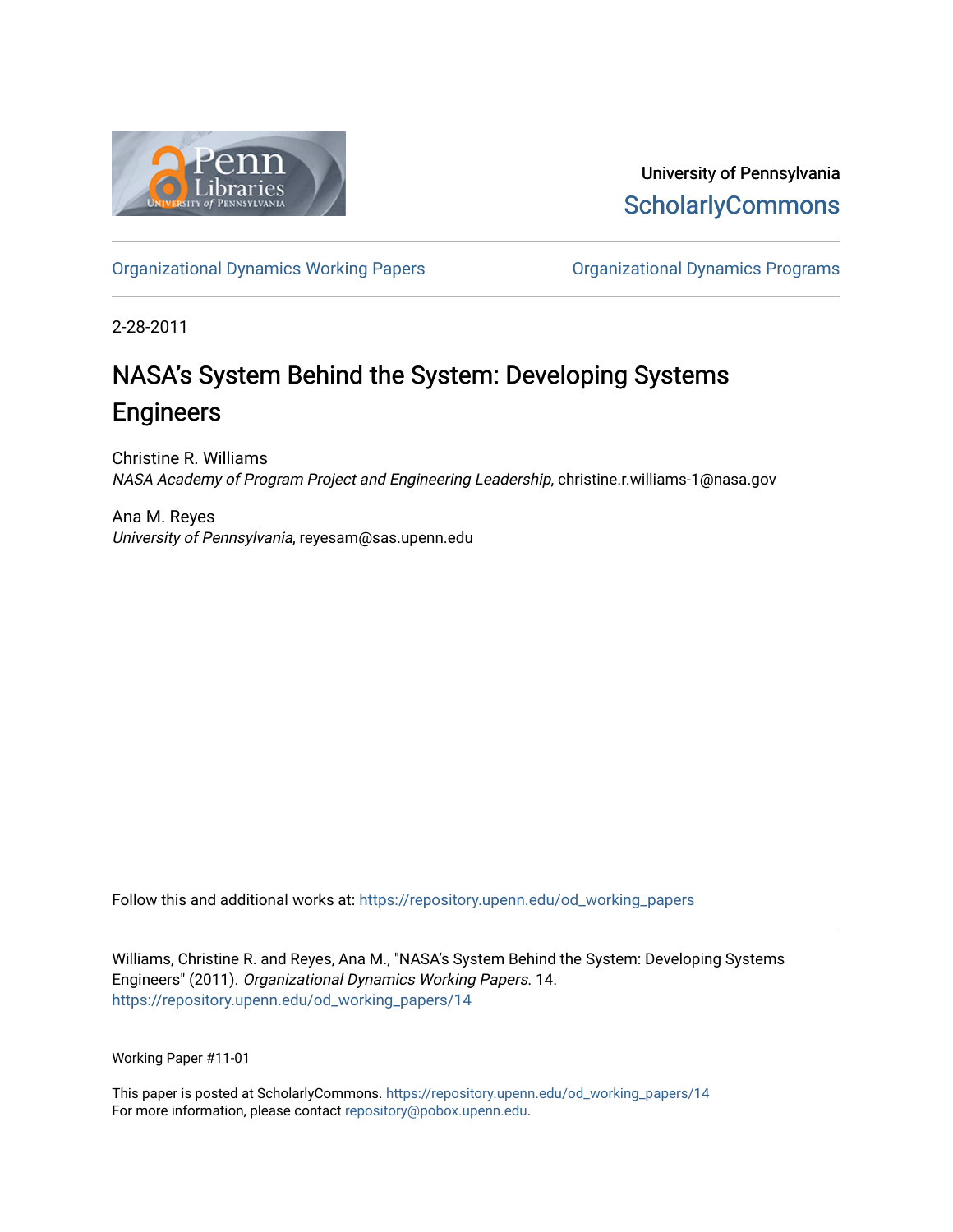## NASA's System Behind the System: Developing Systems Engineers

## Abstract

The purpose of this paper is to share NASA's model for developing high-potential, mid-level systems engineers and the results achieved. It describes the complex system approach to technical leadership development and factors that contributed to the program's success. Findings show that identifying, training, and developing the entire learning system—not just program participants—significantly affected the participants' ability to make a greater contribution to the organization. NASA achieved an 80% first year, and 90% second year, success rate of individuals transitioning into more complex and difficult positions upon returning to their organizations. Comparatively, the average failure rate for executive transition is 40%. NASA's findings are applicable to other organizations. Developing potential leaders by involving the entire system in which the individual works, while holding their leadership accountable, produces qualified leaders ready to meet the organization's ongoing challenges.

## **Comments**

Working Paper #11-01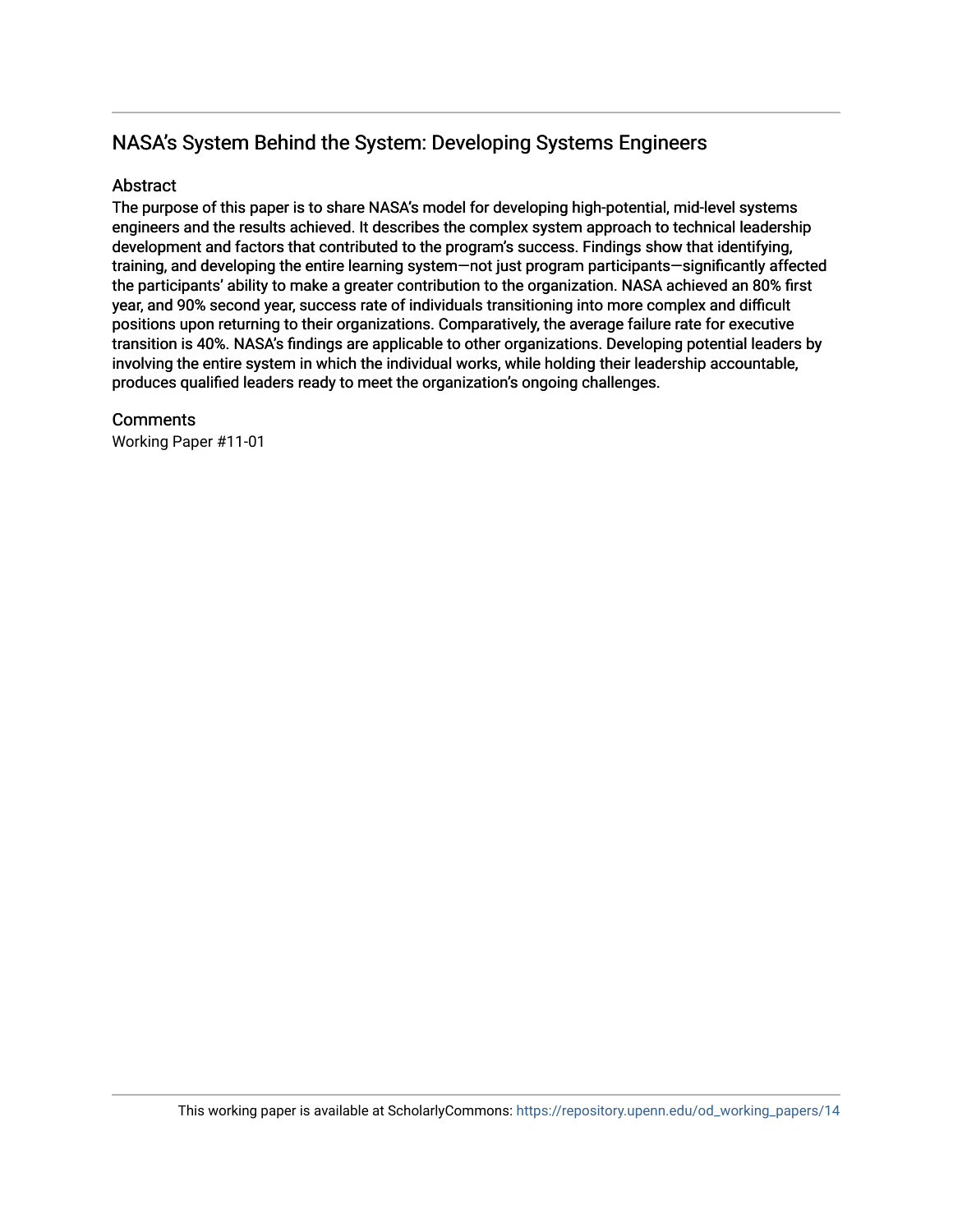# NASA's System Behind the System: Developing Systems Engineers

Christine R. Williams NASA Academy of Program/Project and Engineering Leadership 300 E St. SW, Washington, D.C. 20546 202-358-2146 Christine.R.Williams-1@nasa.gov

#### **ABSTRACT**

**The purpose of this paper is to share NASA's model for developing high-potential, mid-level systems engineers and the results achieved. It describes the complex system approach to technical leadership development and factors that contributed to the program's success. Findings show that identifying, training, and developing the entire learning system—not just program participants—significantly affected the participants' ability to make a greater contribution to the organization. NASA achieved an 80% first year, and 90% second year, success rate of individuals transitioning into more complex and difficult positions upon returning to their organizations. Comparatively, the average failure rate for executive transition is 40%. NASA's findings are applicable to other organizations. Developing potential leaders by involving the entire system in which the individual works, while holding their leadership accountable, produces qualified leaders ready to meet the organization's ongoing challenges.** 

#### **TABLE OF CONTENT**

| Attachment A: Competency Areas11           |  |
|--------------------------------------------|--|
| Attachment B: Defining Systems Engineering |  |
|                                            |  |
|                                            |  |
|                                            |  |

<span id="page-2-0"></span>U.S. Government work not protected by U.S. copyright 978-1-4577-0557- 1/12/\$26.002012 Crown

l

Ana Maria Reyes Partner, New Worlds Enterprise LLP 106 Kenilworth Street, Philadelphia, PA 215-925-7828 [amreyes@NewWorldsEnterprise.com](mailto:amreyes@NewWorldsEnterprise.com)

#### **INTRODUCTION**

In a recent publication, McCall and Hollenbeck contend that the elements of leadership development have been well established by research over the past thirty years. [**[i](#page-13-0)**] These elements include a programmatic link to strategy, planned developmental job experiences, individual and collective development components, feedback systems such as 360s, high-potential identification systems, and succession planning. Yet executive failures remain at a 40% average, not because we don't know how to do it but rather because leadership development requires "selecting" organizational leaders who are willing and able to lead the development process. This means coordinating the above elements over the long period of experience, practice, and performance that is required for leadership mastery by any set of high potentials. The Systems Engineering Leadership Development Program (SELDP) provides one example of such leadership where these elements are treated as a system.

The Bureau of Labor Statistics predicts that the population aged 55 and over will grow by 30% in the next decade. The number of 45- to 54-year-olds will decrease by 4.4% and the number of 35- to 44-year-old workers will remain flat. [[ii](#page-13-1)] These demographics demand accelerated succession planning to meet future organizational leadership requirements. Coming out of the current economic downturn will further aggravate the impending leadership scarcity as increased ability to move around reignites the war for talent [[iii](#page-13-2)]. In response to this human-resource environment, companies have created accelerated highpotential talent[[iv](#page-13-3)] development programs. In a recent study of twenty thousand high potentials in more than one hundred organizations worldwide, Martin and Schmidtt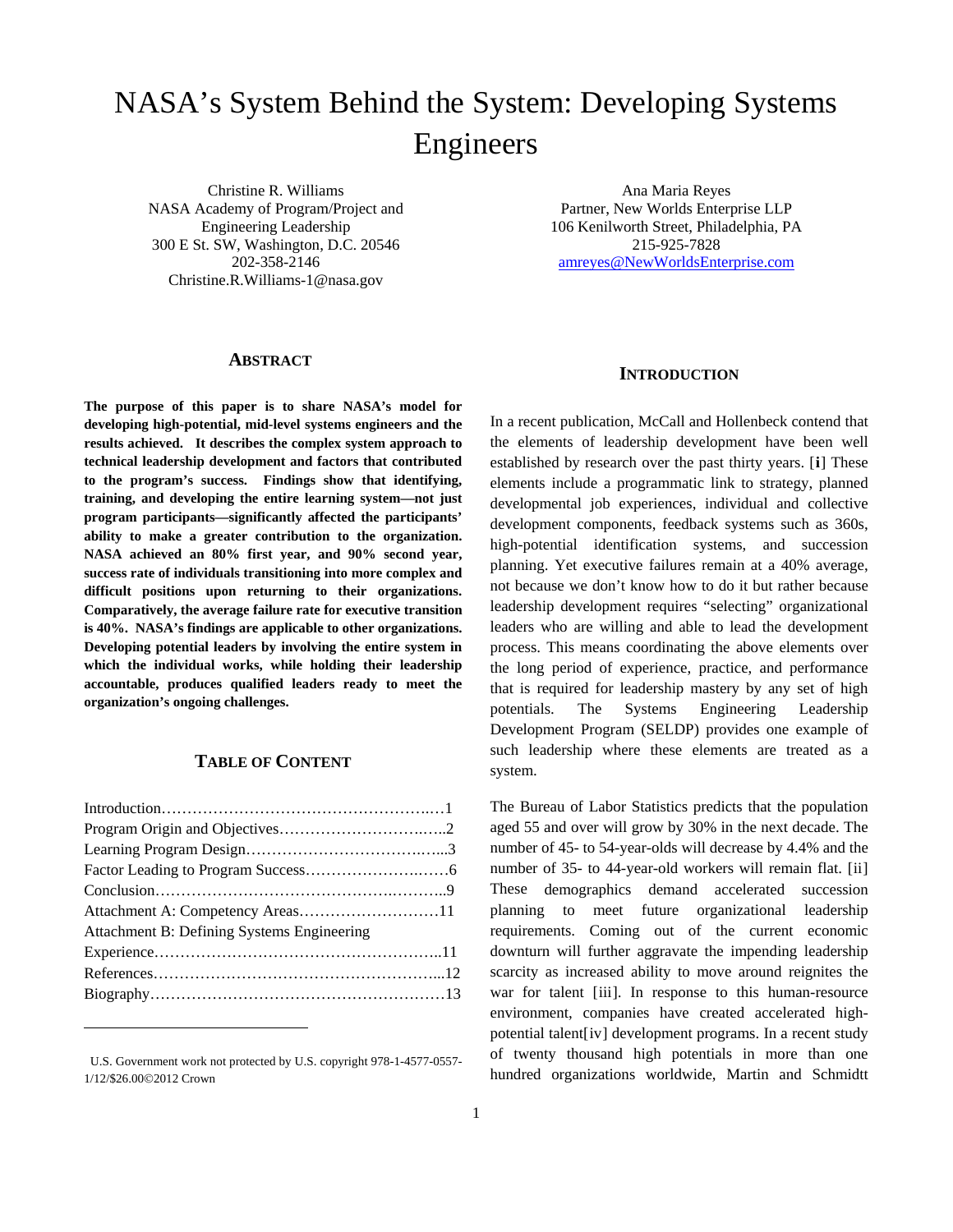found alarming results [[v](#page-14-0)]: 40% of high-potential job transitions continue to result in failure. Furthermore, during the economic downturn between 2007 and 2009:

- The disengagement of high potentials grew from 12% to 21%.
- 33% of high potentials reported that they were not putting full effort into their jobs.
- 25% of high potentials were planning on leaving their organization in the next year.
- 20% believed their aspirations and their organizations' aspirations for them were not aligned.
- 70% of identified high performers lacked the necessary skills and attributes to succeed in higherlevel roles.

In this context, NASA initiated SELDP to accelerate the development of high-potential, mid-level systems engineers. First-year results revealed an unprecedented 80% of participants transitioned into challenging positions that used their learning within four months of returning to their home centers, and 33% were promoted within six months. Not only does this present a different high-potential picture than the above bulleted findings, it also presents a contrast to past NASA leadership programs that achieved only an average of 25% of individuals transitioning into new challenges within eighteen months of their return to their centers. What did SELDP do differently?

This paper will discuss the SEDLP origins, objectives, and learning system; its emergent program design; and, most importantly, five key factors deemed by stakeholders to underlie initial program success and their implications for other leadership development programs.

#### **PROGRAM ORIGINS AND OBJECTIVES**

In 2008, NASA's agency leadership identified systems engineering as a critical core competency and developed an agency-wide systems engineering strategy to ensure the workforce would be ready and able to lead the world in space exploration, scientific discovery, technology development, and managerial excellence. NASA leadership undertook this effort because they saw a number of factors that could have a potentially adverse impact on leading future mission success. These factors included the following:

A large number of NASA's best systems engineers were nearing retirement age, and few up-and-coming engineers with a comprehensive, end-to-end understanding of systems engineering were ready to take their places.

Entire programs no longer resided in one culture or commonly understood set of processes. Most programs and projects were being conducted collaboratively across NASA centers and with outside organizations (including international, federal, commercial, and academic partners). These cultural and procedural differences caused confusion and misunderstandings, making it challenging for engineers to work well together.

Most systems engineers were experts in one engineering discipline and the one or two areas of the engineering life cycle on which their center focused. In most cases it was difficult for an engineer to gain the broad experience needed to become a highly effective chief engineer without going beyond his or her home center.

The systems engineering world at NASA was highly focused on technical knowledge and processes. The less tangible skills of leadership, creativity, communication, systems thinking, and problem solving were underdeveloped in most engineers. NASA's leaders agreed that these skills were the key differentiators between good and great systems engineers.

As a result, most systems engineers had a narrow perspective and limited system-wide understanding and experience. The goals of SELDP were to broaden and enhance systems engineering technical and leadership skills quickly by providing targeted, hands-on experience and leadership training through cross-center mobility assignments for NASA's high-potential engineers. The program was conceived and supported by NASA's leadership, including the Administrator and Engineering Management Board (EMB). [[vi](#page-14-1)]

The systems engineering (SE) strategy required that NASA develop a consistent, agency-wide understanding of SE from numerous definitions that varied according to local center culture and individual experience. This effort resulted in a general agreement that SE is both an art and a science.  $\lceil \text{vii} \rceil$  $\lceil \text{vii} \rceil$  $\lceil \text{vii} \rceil$ 

The Office of the Chief Engineer was given responsibility of aligning and integrating the following three aspects of the NASA SE framework: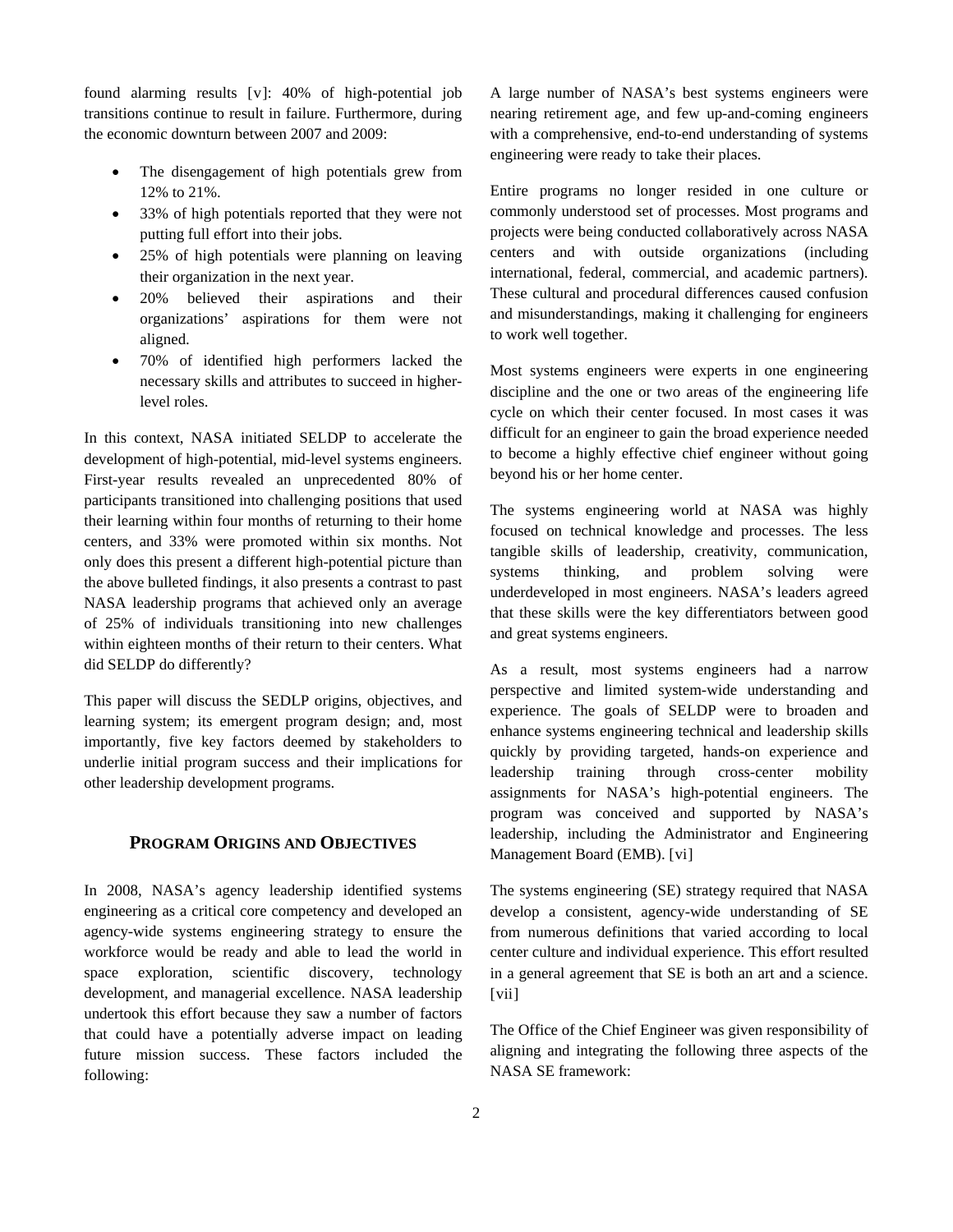Common Technological Processes: Created policies that established requirements for performing, supporting, and evaluating SE.

Tools and Methods: Communities of practice, handbooks, and best practices and assessments.

Workforce Knowledge and Skills: Project management and SE competencies, professional experiences, and educational opportunities, including SELDP.

These three aspects of NASA's systems engineering framework are aligned and integrated through the Office of the Chief Engineer.

SELDP was designed to build on the SE training and development activities that already existed across NASA. An agency-wide team of systems engineers and development specialists reviewed courses and development programs to identify learning gaps and ensure that SELDP leveraged and built upon what already existed. The goal was to develop both the science and art of SE:

The Science [[viii](#page-14-3)]: Provide hands-on technical experience not available at the participant's location and expand their understanding of how SE processes vary across centers.

The Art [[ix](#page-14-4)]: Provide cross-agency experience to learn the engineering culture of other centers and build targeted leadership skills and capabilities, including creativity, flexibility, critical thinking, and dealing with complexity.

#### **LEARNING PROGRAM DESIGN**

The SELDP design was developed from studies conducted to ascertain the behaviors of highly regarded systems engineers, those whom their peers and NASA's leaders regarded as "go to" people. The "NASA Systems Engineering Behavior Study"[x](#page-14-5) involved interviewing, shadowing, and observing thirty-eight of NASA's most highly regarded systems engineers to determine the behaviors that helped to make them successful. These behaviors were sorted into groupings, or competencies. The competencies were further sorted into five prevailing themes:

- Leadership
- Attitudes and attributes
- Communication
- Problem solving and systems thinking
- Technical acumen

Identifying and understanding these competencies and their associated behaviors allowed NASA to align all elements of the program under a single framework.

The design team used this behavior study as the foundation for developing a complex and comprehensive social learning system, ensuring all parts of the system were aligned and connected. Figure 1 below illustrates this system.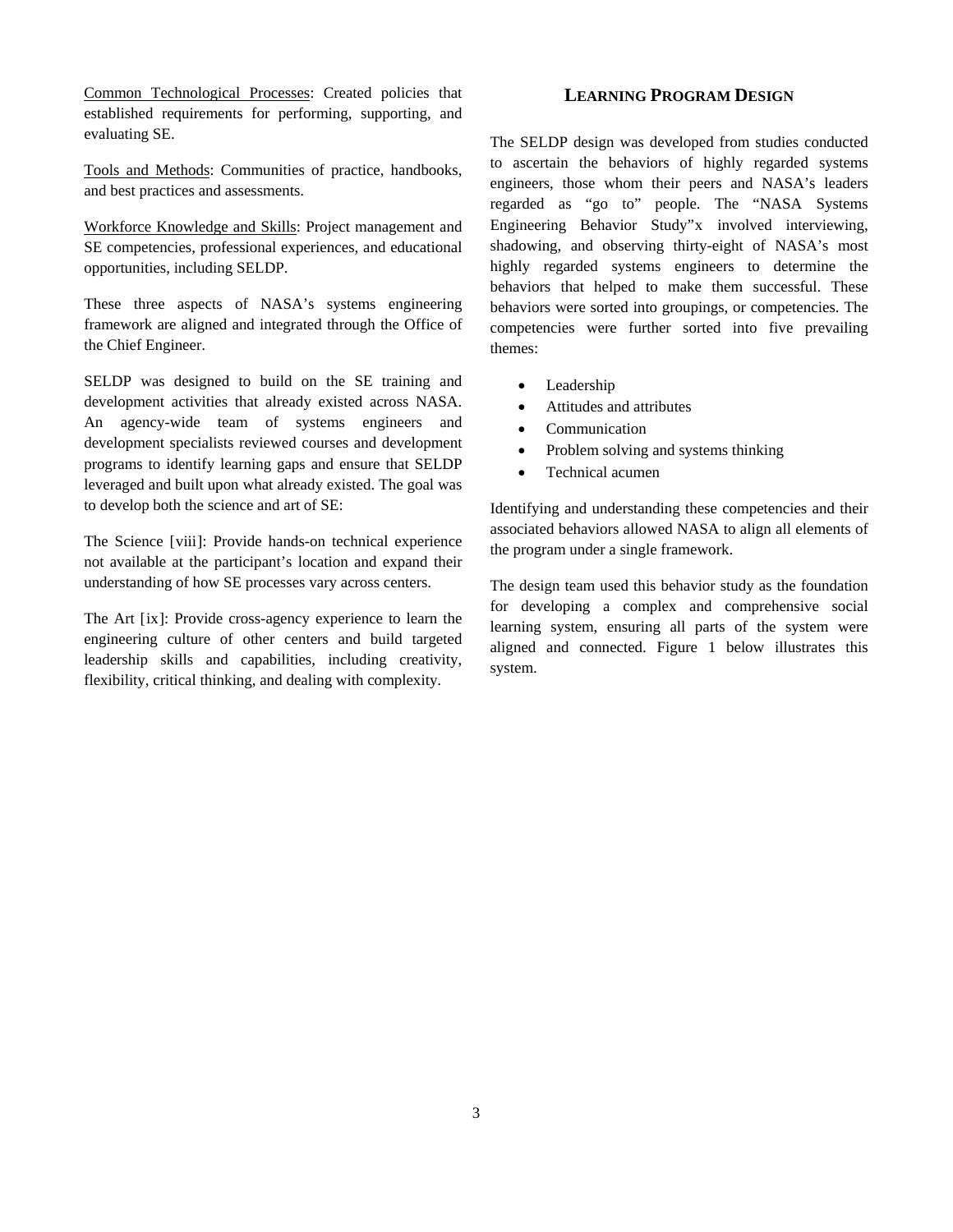

Figure 2. The learning system map identifies each role that influences participant success in the program and the relationships among learning roles in the system.

Legend: Circles define roles; lines delineate relationships, arrows show who is responsible to whom, and white boxes define responsibilities.

| <b>Positions</b>       | <b>Responsibilities and Relationships</b> | <b>Center Directors</b> | Coordinated with the EMB on the         |
|------------------------|-------------------------------------------|-------------------------|-----------------------------------------|
|                        |                                           |                         | goals and strategy for using SELDP      |
| Office of the Chief    | Defined learning needs, established       |                         | to develop their employees.             |
| <b>Engineer Agency</b> | program goals, and coordinated with       |                         |                                         |
| Leadership/Program     | SELDP Board. The SELDP<br>the             | Home Supervisors        | Identified potential candidates and     |
| Director               | director was responsible for training     | and Mentors             | participants<br>how<br>defined<br>might |
|                        | and coordinating with all parts of the    |                         | upon return. Provided<br>contribute     |
|                        | learning system.                          |                         | participants'<br>into<br>input          |
|                        |                                           |                         | developmental assessment needs.         |
| <b>EMB</b>             | Implemented the program at the local      |                         |                                         |
|                        | level, provided leadership guidance,      | Advocates               | Appointed by the EMB. Coordinated       |
|                        | and identified and endorsed high-         |                         | candidate identification, mentored      |
|                        | potential candidates.                     |                         | participants throughout the year, and   |
|                        |                                           |                         |                                         |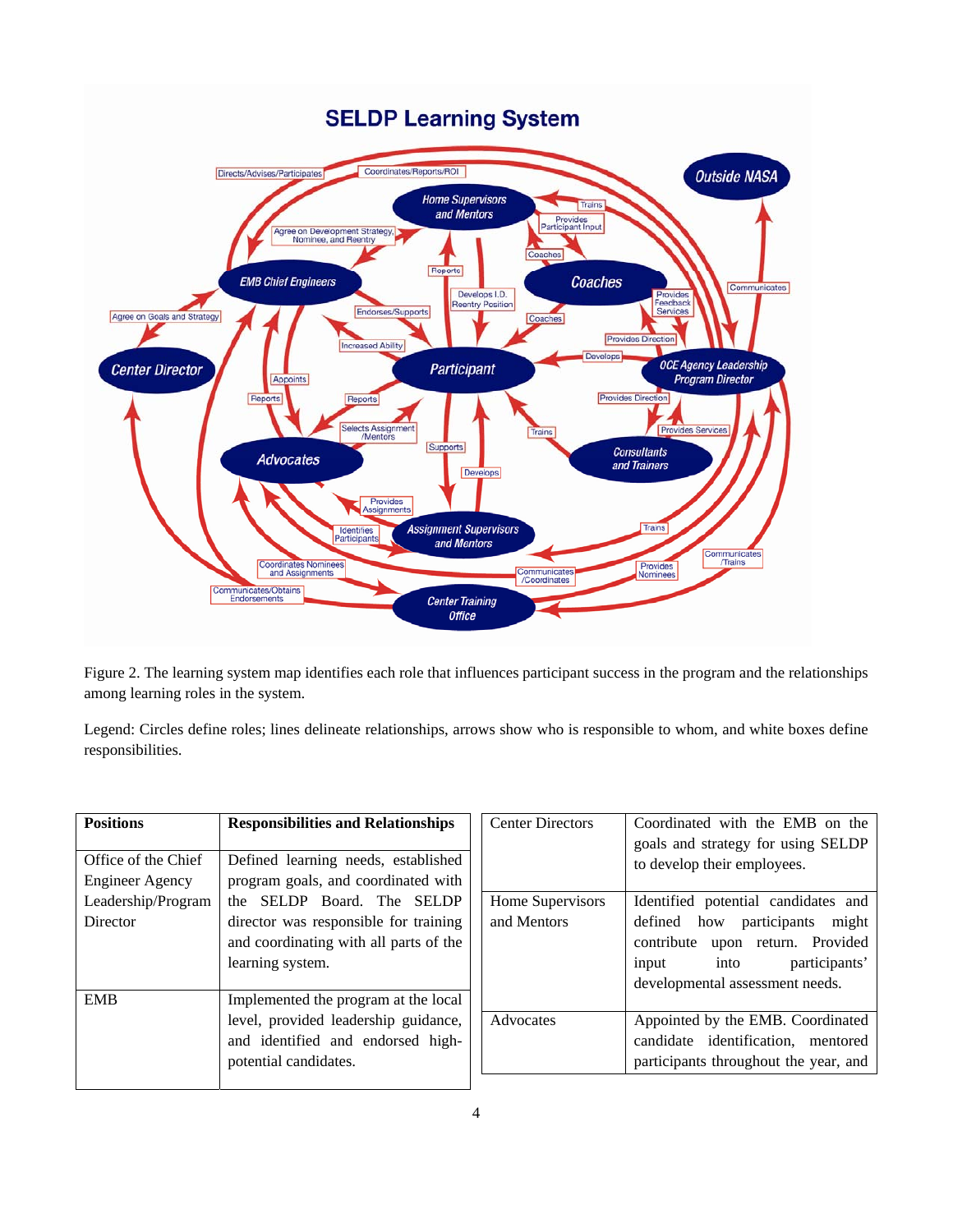|                                        | provided status updates to the EMB.                                                                                                                                                                                                   |
|----------------------------------------|---------------------------------------------------------------------------------------------------------------------------------------------------------------------------------------------------------------------------------------|
| <b>Center Training</b><br>Coordinators | Responsible for local coordination of<br>candidate selection with all parts of<br>the system.                                                                                                                                         |
| Participants                           | Responsible for learning, performing<br>assignments, and communicating<br>their status with their home center.<br>Accountable for returning to their<br>centers with abilities and readiness to<br>perform at the next highest level. |
| Assignment                             | Identified potential developmental                                                                                                                                                                                                    |
| Supervisors and                        | assignments and responsible<br>for                                                                                                                                                                                                    |
| <b>Mentors</b>                         | developing the participants while on<br>assignment.                                                                                                                                                                                   |
| Consultants and<br><b>Trainers</b>     | for<br>Responsible<br>training<br>and<br>developing participants<br>and<br>providing advice on recommended<br>program changes.                                                                                                        |
| Coaches                                | Provided one-on-one<br>and<br>group<br>coaching to participants. Facilitated<br>discussion between participants and<br>supervisors and mentors. Provided<br>feedback and recommendations for<br>program changes.                      |
| <b>Outside NASA</b>                    | Shared program information<br>and<br>findings with outside organizations.                                                                                                                                                             |

#### **Table 1. System Map Interrelationships**

As illustrated by the learning system map in Figure 2, this program involved many interrelated learning activities. Key program design elements included the following.

**Participant identification and selection** was a two-part process. Applicants were assessed on both their technical (science of SE) and their leadership and creativity (art of SE) skills and abilities.

**Developmental mobility assignments** provided hands-on experience outside participants' home centers with assignments designed to broaden and improve their knowledge, skills, and abilities to lead complex agencywide programs and projects. Unlike most mobility assignments, participants did not select their own assignment. Instead, a board of highly skilled systems

engineers, known as advocates, made the assignment selections.

**Gap analyses and assessments** were created using feedback collected from each part of the selection process and were provided to participants. Participants were also given the 360-degree SE assessment developed from the NASA Systems Engineering Behavior study described above. This information was used to create the participants development strategy upon entering the program. At the end of the program the 360 was used again along with a formal end of year report providing guidance for the participant's developmental next steps.

 Feedback from program managers, coaches, assignment supervisors, and mentors was used to refine participants' transition strategies back to their home centers.

**Leadership development workshops and training** allowed participants to learn and use leadership models and experiential learning exercises to increase their selfawareness and skill development tailored workshops included train in critical skill areas, communications, systems thinking, executive presence, and other topics determined to meet participant needs. They also included a benchmark of world-class industry and government SE organizations.

**Coaching was ubiquitous.** Five kinds of coaching were used and integrated across the program. A cadre of three master-certified coaches, who were familiar with NASA, were selected by the program director to support the program. Great care was taken to develop a trusting and safe environment because, in many cases, coaching was performed in the classroom in front of other participants so the entire class could learn from the individual's experience and insight. Coaching methodologies included the following:

> One-on-One Coaching: Each participant was allocated twelve hours of one-on-one coaching.

Group Coaching: Coaches facilitated group sessions during workshops where participants could learn by observing how others were coached. Class Coaching: During program events and workshops, consultants, coaches, and program leaders provided in-the-moment observations and coaching.

Peer Coaching: Participants were encouraged to observe each other and trained to give each other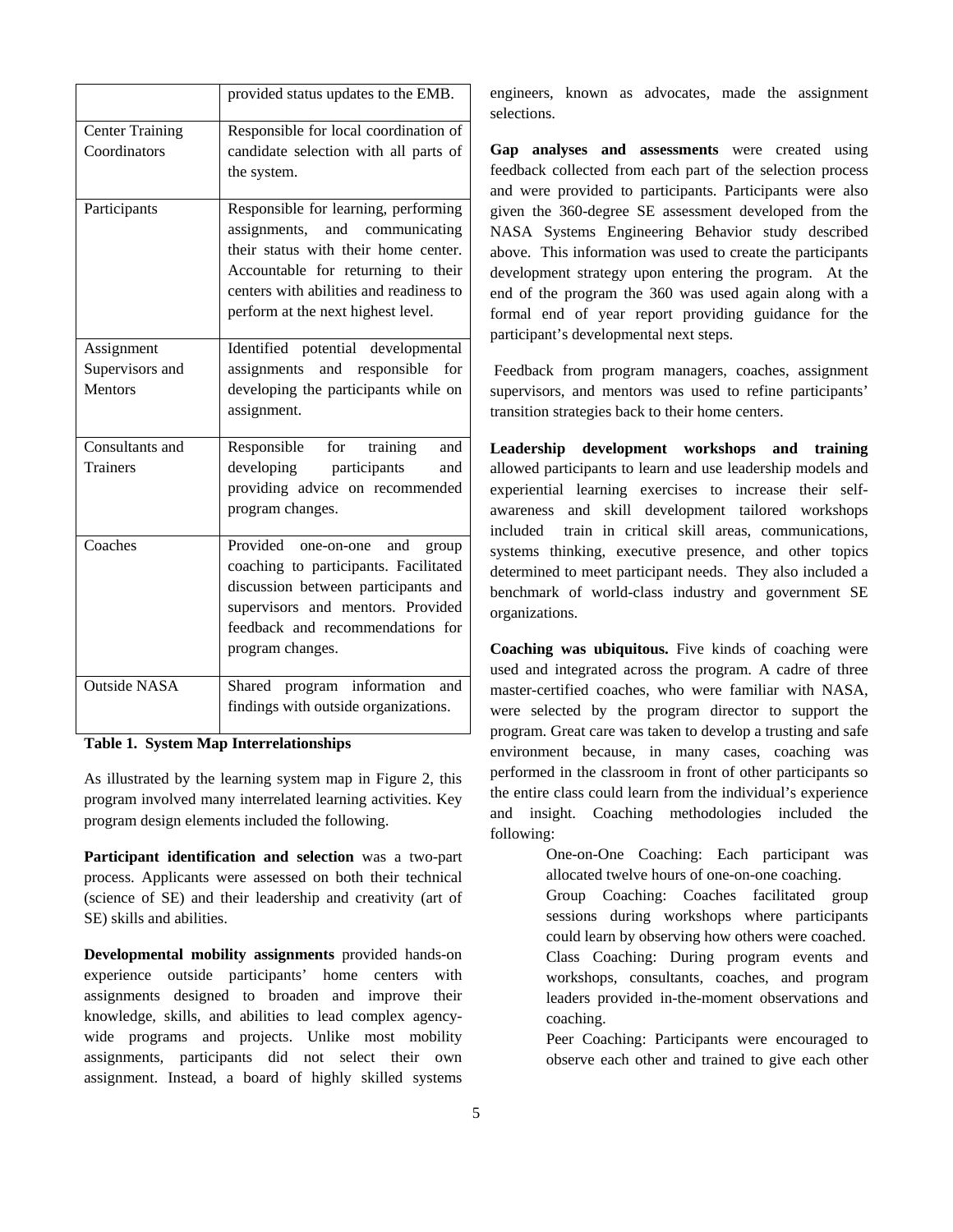one-on-one peer coaching. This became an essential part of every class-wide event.

Transition Coaching: Finally, participants were allocated an additional twelve hours of one-on-one coaching after they graduated from the program to help them effectively transition back to their home centers.

The "NASA Systems Engineering Behavior Study" looked at this unique field of engineering and focused on highly successful individuals that participants knew and respected. This approach added to perceptions of coaching relevance and credibility, which were very important in the engineering culture. The combination of high-caliber coaches and a focus on evidence-based coaching made participants more open to the coaching process, willing to learn about themselves and to make the changes necessary to achieve their goals. For example, one participant who was highly skeptical about the coaching process in the beginning said, "I 'drank the Kool-Aid' and found out I liked it. Coaching has been a very beneficial learning experience."

While the program design was critical to the learning process, we found that it was actually the structures and relationships supporting the program that contributed most to the program's success.

### **FACTORS LEADING TO PROGRAM SUCCESS**

As noted above, this program was based on an emergent design process. At the end of the first program year, extensive interviews were conducted with everyone involved in the learning system, including participants, supervisors, mentors, advocates, and engineering directors. Five factors were found to contribute to the successful transition of the first class of SELDP participants to their home centers:

- Alignment with NASA's core business
- Assignment matching
- $\bullet$  Advocate role(s)
- Accountable participants
- Agility in adapting the program design

Successful transition was defined as placing participants in positions that used their learning in an expanded role that was at a higher or more complex/difficult level than before their participation in the program.

#### *Alignment with NASA's Core Business*

The NASA Administrator, who saw a growing need to accelerate the development of systems engineering as a core competency critical to mission success, requested identification of the need for SELDP as well as funding support. While learning-program development is typically assigned to the human-resources function, the individuals responsible for the SE function took responsibility for creating and sponsoring SELDP. The EMB was involved in all major programmatic decisions, including establishment of goals, identification and selection of participants, program design and implementation, and transition of participants into positions that served mission needs.

The focus on effective transition back to the home center began as part of the nomination process. Center nominees were selected because they were ready for the next step in their careers and needed broader experience to be effective. NASA's Chief Engineer and EMB Chair reminded the members of the EMB, "If it does not hurt, you are not identifying the right people." He knew that it would be difficult for centers to lose their best up-and-coming systems engineers for six months to one year. He also knew that NASA and the centers would reap the greatest return from the accelerated development of these individuals.

EMB members served as the selection panel and chose individuals who possessed both technical (the science) and leadership (the art) abilities in SE. Ethan Baumann, a participant from Dryden Flight Research Center, noted, "I knew when I was selected that I was being developed with the goal of preparing me for a leadership position in Dryden Flight Research Center's core business areas of flight-test and systems integration."

Three months before graduation, the Office of the Chief Engineer developed written guidelines and held a teleconference with the EMB members to review specific actions they could take to ensure participants' successful transitions. EMB members also provided reports on each participant at the end of the year, which summarized individual learning and recommended next steps. Scott Glubke, from Goddard Space Flight Center, said, "My EMB member viewed this program as more than a one-year development. He expected continued development and training after I returned to further develop my systems engineering and leadership skills to be more of a resource to the center and the agency."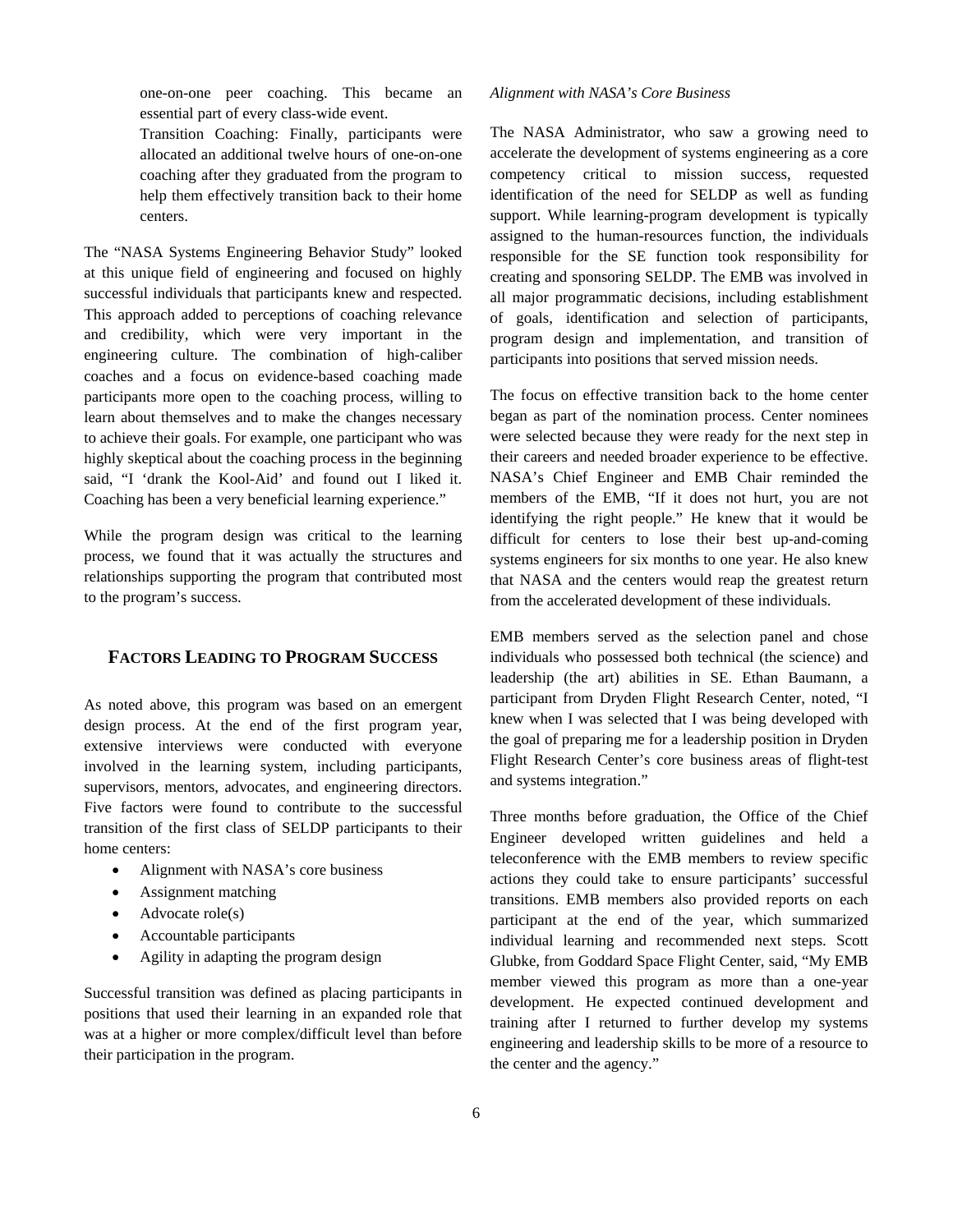#### *Assignment Matching*

The selection of assignments in SELDP was a multipart process. The first matching looked at the SE competencies (Attachment A) needed by the participant and those available in a given assignment. The second considered six additional dimensions that would broaden and expand the participant's overall experience (Attachment B).

Since the program was collaboratively designed and owned by individuals with expertise in both SE and learning and development, SELDP was able to incorporate program design elements based in actual line-management experiences at the agency. The resulting program differed from all other leadership-development program designs at NASA. Three insights from the SE behavior study of highperforming systems engineers were critical:

High-performing systems engineers had to see and understand the entire SE life cycle. This meant that SELDP had to place participants in assignments where they had to broaden their exposure and therefore did not know how to do the job they were being assigned.

They had to understand how SE worked at other centers because missions were now being done at multiple centers across the agency and with a more complex network of outside organizations. This required participants to relocate to other centers for their assignments. SELDP also required participants to work in a new mission area. (For example, a participant working in aeronautics might be placed in a human spaceflight [HSF] or robotics assignment, and vice versa.)

Participants had to have the opportunity to fail and recover. Assignments needed to stretch the participant's technical and leadership abilities and provide support along the way in the form of mentoring, so missteps and issues would be caught early and the participant could learn from finding a solution. For example, a participant may be given the task of creating a design that was not needed for several weeks to allow for review and redesign versus being given responsibility for a design that was due within the next week.

Most developmental programs at NASA place the burden and responsibility of defining the developmental assignment on the participant. These assignments are usually agreed to by the participant's supervisor or manager, but this tends to be *pro forma* and not as a result of an in-depth developmental gap analysis. When participants are responsible for identifying their own assignments, the following elements weigh more heavily in determining that assignment than aligning organizational and individual developmental needs:

- Personal preferences (for work, location, or family preferences).
- Doing what they already do well at a new location.
- Doing what they already do well at the next level up.

This occurs mostly because participants choose their assignments based on their previous experiences. They lack the experience to make the best and most objective decision about what is needed to reach the next level in their careers. Jim Ryan from Stennis Space Center found that "pre-SELDP assessments determined that I needed a horizonbuilding experience which would expose me to the rigorous practice of the whole range of systems engineering processes. My SELDP assignment gave me a view of the whole range of project processes and technical issues."

SELDP created a rigor about this matching process and gap analysis that the design team did not find in other programs in government or industry. To reduce any bias by participants or advocates in the assignment-identification process, NASA developed a software program that would match a participant's developmental need (identified through gap analysis) and the experience offered by each assignment (Attachment A). Advocates used the results of this matching process as the first step in identifying the assignments that would best provide the experience needed by the participant.

SELDP advocates ensured that participants were placed in stretch assignments—in areas where they had little or no previous experience and would expand their understanding of SE and NASA's engineering culture. For example, if a participant had spent his or her career defining requirements in the early phases of projects, he or she would have little understanding of the struggles those requirements created in later operational phases of a project life cycle. Experience in the implementation phases would help that employee gain new understanding and become more effective at writing requirements in the future. One participant noted, "I am still amazed that the assignment-matching group was able to identify a suitable assignment based on a short interview and application form. My assignment fully addressed the gaps in exposure to the rest of the agency and how large programs operate."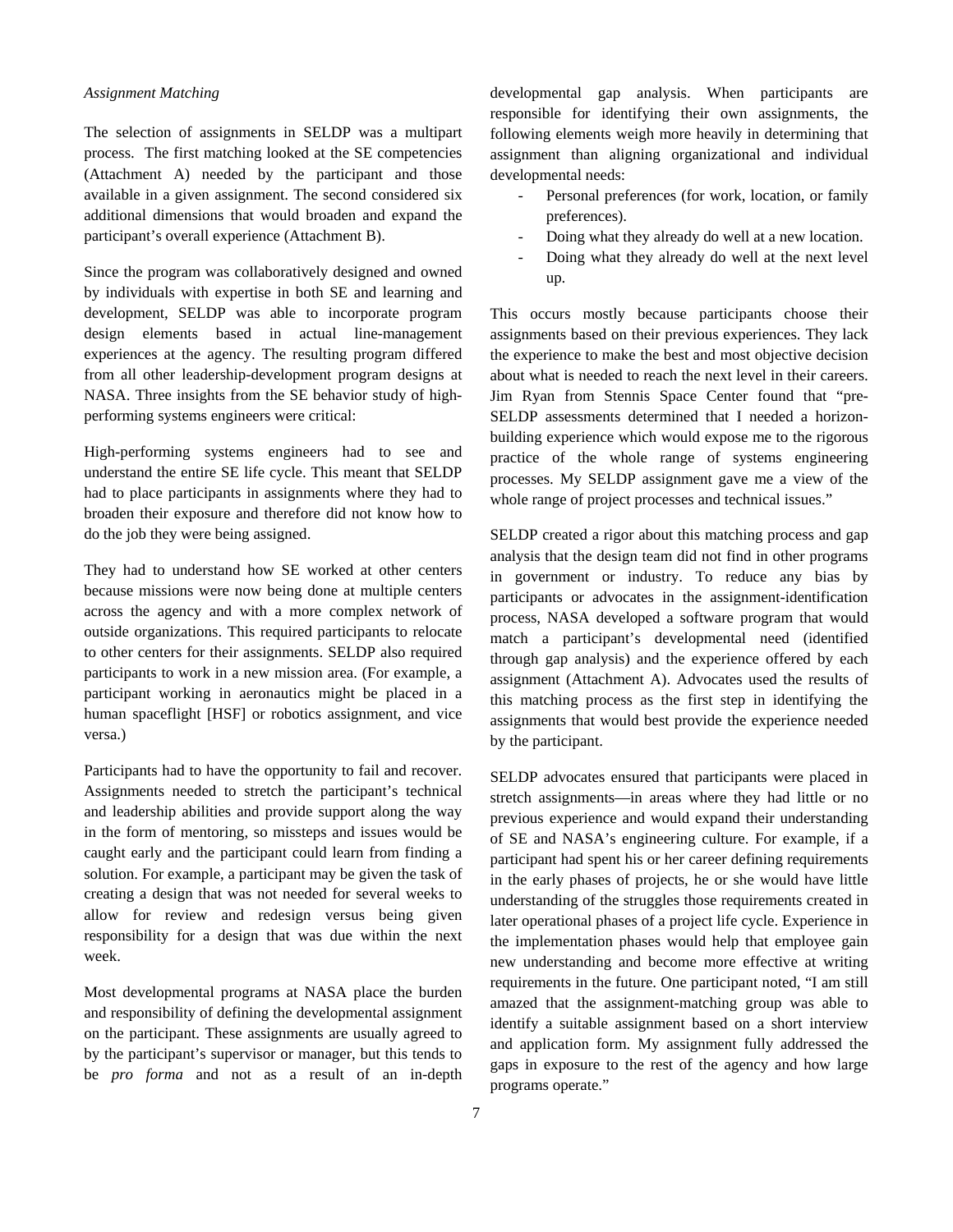The concept of these assignments was a hard sell at first. NASA was asking high-performing individuals to take on work they knew nothing about while adapting to a new center's culture. Supervisors and mentors were also being asked to take on employees who had no experience with the jobs that participants would undertake in their assignments. To make this process work, NASA's engineering leaders had to win the trust of participants. Leaders had to send the message that it was okay for participants to fail as part of the learning process. Leaders also had to convince supervisors at NASA centers across the agency that while they might not be getting the expert they needed, they were getting a brilliant, high-performing engineer who would learn quickly and be able to contribute in a short time. The success of the first class helped make the case for current and future SELDP participants.

The advocates were critical for working with center engineering managers to identify developmental assignments. Assignments were designed to provide challenging experiences and hold participants accountable for some element of the project or program—all involved real work on important programs and projects, not developmental exercises.

#### *Advocate Role(s)*

An SELDP advocate was a chief or senior systems engineer appointed by a center's engineering director to serve as a mentor and advisor for program participants. Once engineering directors selected high-potential participants, the NASA-wide advocate team worked to perform the gap analysis for each participant and to match them to the best available assignment. They also helped create SELDP developmental plans for each participant to fill those gaps. Advocates stayed engaged with participants throughout their year to ensure their developmental plans were being implemented. Advocates also kept the center engineering director apprised of participants' progress. "It was important to have an 'anchor' back at my home center that allowed me to stay in the loop while I was away," said Natalie Goldin of Glenn Research Center. Advocates also served as technical advisors to the program and possessed the following attributes:

- Demonstrated experience and ability with complex SE projects
- Passion for professional development
- Good people/communication skills

 Extensive knowledge of the center nominees and the proposed developmental assignments

Because the advocates had previously been mid-level engineers facing the same challenges as the participants, they were able to understand the technical and leadership challenges participants faced. This enabled advocates to mentor their center participants while the participants were away and the participants who came to the advocate's center for assignments. Connie Carrington of the Marshall Space Flight Center said of her assignment advocate, "He had an innate ability to understand where issues might occur with my assignment." The more an advocate communicated with a participant throughout the year, the more effectively the participant was able to transition back to their home center.

Since this program was developing participant leadership competencies, coaching and mentoring were used to help participants solve problems that arose in their developmental assignments. When participants were unable to resolve issues themselves, advocates quickly intervened and helped participants get back on track to ensure optimization of the participants' developmental time. Lessons learned from previous programs showed that a clear resolution process was necessary to ensure that participants gained the experience they needed and that NASA achieved its intended return on investment.

#### *Accountable Participants*

From the start of the SELDP year, the program workshops and coaching elements focused on how learning (technical knowledge, leadership skills development, broader perspective) would be applied upon return to improve SE and contribute to mission success. Holding participants accountable for applying their learning was an expectation that was established upon their selection, and advocates reinforced this by addressing organizational needs with participants upon the identification of their developmental assignments. Throughout the year, participants were encouraged to take the long view and think of how they would apply their experiences upon return. A structured reentry workshop also provided transition skills to help ensure participant success. These activities set the tone for participants to think of the broader impact of their learning and continually assess how it could be applied to their center and the agency as a whole upon return.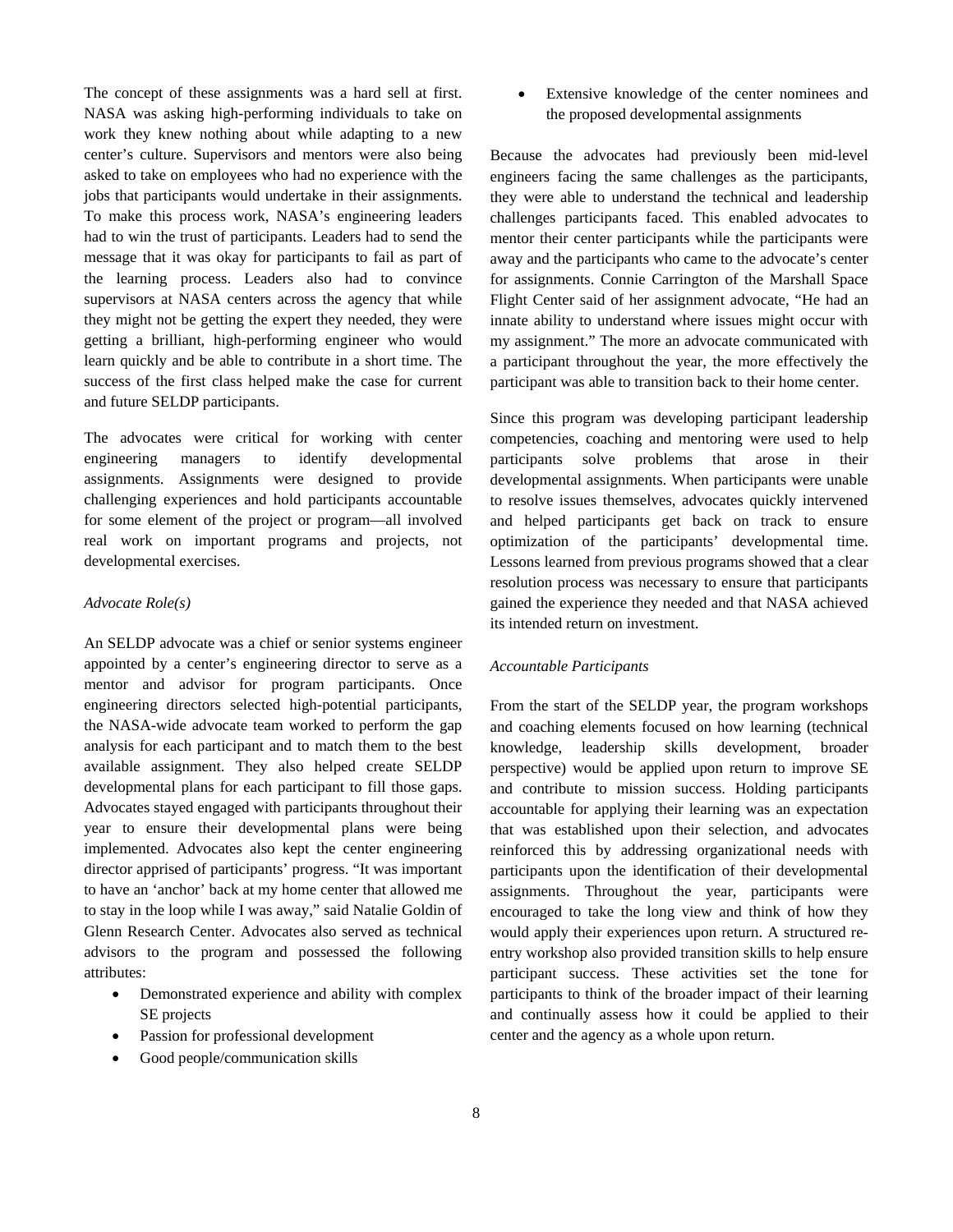Participants who were most successful in finding a challenging new position upon return possessed the following attributes:

- Maintained open and frequent communication with their management. They kept their management fully informed of their activities.
- Continued to link personal and organizational goals. They asked for advice on which experiences and knowledge would potentially be most useful to their organization.
- Often discussed how their learning might be applied back home, and also clearly expressed their personal and professional desires.

Along with their learning experiences, this greater awareness resulted in participants ensuring that their newly acquired skills were put to good use. Rather than waiting for their management to find them a more challenging job, the majority of participants worked with their managers to help define opportunities or create new options where they could contribute. "I feel like I have been very successful in my return, and I credit a large part of that success to holding myself accountable for making the most out of the learning experience and finding opportunities to apply that learning upon return home," noted one participant. Participants who made successful transitions also:

- Expanded their discussions to other outside organizations where their new knowledge and skills might be used.
- Took initiative and saw themselves as a partner by designing options for their managers' consideration.
- Stayed open and flexible.
- Displayed gratitude for having been through the program rather than a sense of entitlement.

One participant from the Johnson Space Center found where he could best contribute was in a position held by another employee who was also looking for a new opportunity. He worked with that employee to identify a new position that did not exist and would fulfill her needs. Together they approached the center's engineering leadership and proposed the new plan, which would allow both employees to engage in new and challenging assignments and meet the needs of the center.

#### *Agility in Adapting the Program Design*

The SELDP design team used an emergent design process throughout the first year to build on each learning event as it happened. This iterative process allowed program managers to be highly responsive, adapting and adjusting the program as they discovered which learning activities had the greatest impact and applicability. This allowed them to ensure that first-year participants received the best learning available, rather than waiting to analyze the results of the first year at the end and making course corrections for the next class. It also allowed program managers to co-create learning elements with the class that would meet their emerging needs. Russell Stoewe from Kennedy Space Center found that "though most programs stand by their initial framework and change only periodically once they see some stabilization in agency goals, SELDP was more fluid and 'real-time' adaptive."

Social innovation resulted from this rapid-prototyping model of outlining, piloting, and improving each element of the program—based on debriefings, surveys, and feedback—in real time. The program was created from conception to launch in six months. Once the framework and goals were established, the program design and events were iterative. With each step the program managers practiced continuous improvement, collecting feedback from all parts of the system to strengthen and accelerate the training. The advantage of working from a framework instead of a fully completed design was that the program was not locked into a specific approach and could adapt to changing needs. Dave Mayer, a program advocate, said, "The agility to make course corrections (and the support to allow them to be made) are necessary to address any missteps and make the best from the situations." The difference between good SE and great SE is how you deal with mistakes/changes, and SELDP provides a flexible framework that allows this to happen.

#### **CONCLUSION**

The five factors noted above are the elements that were deemed most influential in contributing to the success of SELDP. Functional alignment allowed those responsible for mission success to fully integrate the development of their employees into their overall organizational strategy. This approach contrasted with the more typical approach of separating development from the core business within the human resources function at NASA.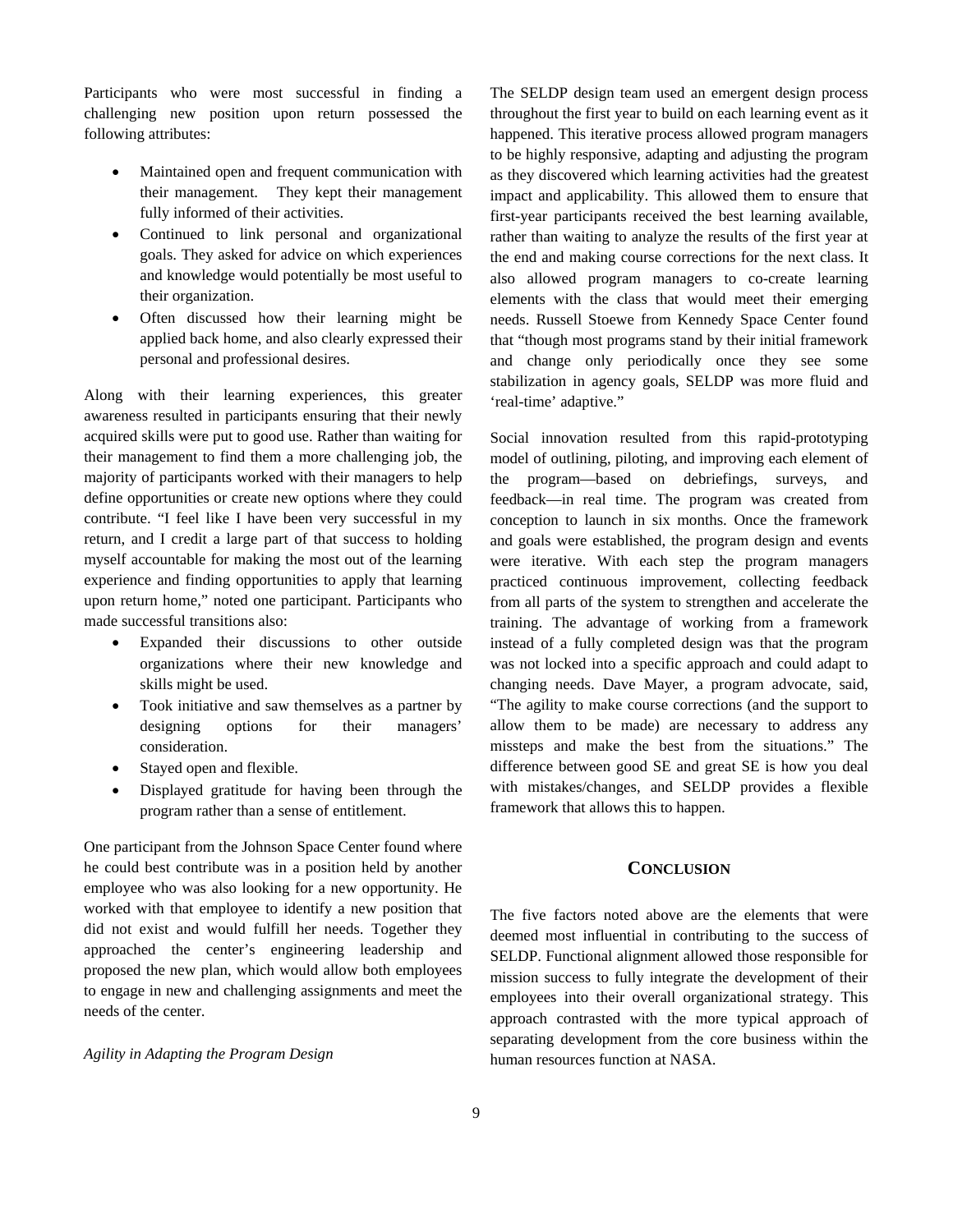An unbiased matching of needs and developmental assignments by senior leaders who had been in those positions allowed for greater learning but only when assignment supervisors and mentors understood the learning goals and had the leadership and communication skills needed to fully engage the participant.

Our findings led us to the following conclusions:

Employees are seldom the best judge of what is the next best step because, lacking experience in higher-level positions, they do not use the most objective and effective criteria for their assignment choices.

Senior experts, fully integrated in the learning role, are invaluable in ensuring success. The SELDP advocates provided continuity, improved communication throughout the system, and provided valuable mentoring—both technical and non-technical. Participants' needs were quickly and best identified and addressed when someone was on site with them.

A leadership program should always emphasize that the participants are expected to be and act as leaders, which means they are accountable for their own success both during and after the program. They must also be given the support and encouragement to expand, take risks, and increase their ability to contribute.

Finally, adopting a more flexible and agile approach to learning and development allows a program to constantly adapt to changing conditions and emerging needs. Agility fosters creativity and innovation by taking a try-a-little, testa-little methodology. Critical to the emergent process is implementing continual feedback mechanisms and measurement strategies. It provides the data to support the changes and to continue to gain management trust and support along the way.

#### *Next Steps*

SELDP just ended its third year, and NASA is continuing to use the emergent design process to assess and update the program. As a result of the surveys conducted, NASA found that it was critical for mentors and supervisors to both understand the program and have the right skills to support the participants throughout the process.

Assignment mentors have been increasingly identified as the key individuals who enable or inhibit a participant's learning and exposure. Mentors were usually assigned

because of their technical knowledge. While this knowledge is important, the ability of the mentor to engage, challenge, and communicate with the participant was found to be more important than technical knowledge. Establishing a personal relationship and being accessible helped to make the participants comfortable asking questions, trying solutions, and quickly recovering from failure. Without this personal relationship and the time for one-on-one communication, the environment became strained and participants struggled to get their footing on a project. As a result, valuable learning time was lost. In addition to technical knowledge, participants also needed mentors who had good leadership and communication skills to show them how to engage others and get the best thinking from teams. They wanted mentors who excelled in both the "art and science" of SE.

In almost all cases, the key individuals who enabled the participants to have successful transitions to a more challenging role were their home supervisors. While the program's first year focused mostly on EMB members for enabling the transition, they often delegated this responsibility to the participants' supervisors. Program managers realized the transition process was highly effective when there was a clear set of goals among the chief engineer and the employee's supervisors and managers. Where this condition did not exist, the transition was more apt to be difficult or fail.

These situations confirmed what program managers already knew: the learning system needed all parts communicating well and functioning optimally. For the second year, program managers adopted an additional focus: to "support all the people who support our participants." To support mentors, program and mentoring skills training was added. NASA also enlisted the participants to help identify the key characteristics and behaviors most essential to an effective mentor. These attributes will be used to help advocates identify skilled mentors who can best meet participants' needs.

Several steps are being taken to support the home supervisors in helping them set up successful transitions for the participants. First, clear program guidelines were provided at the start of the program, including program requirements and goals. Second, more coaching hours will be dedicated to supporting supervisors in developing transition strategies for participants and ensuring alignment of expectations. Supervisors will also be included in the annual transition dialogue and training with the engineering directors in the future.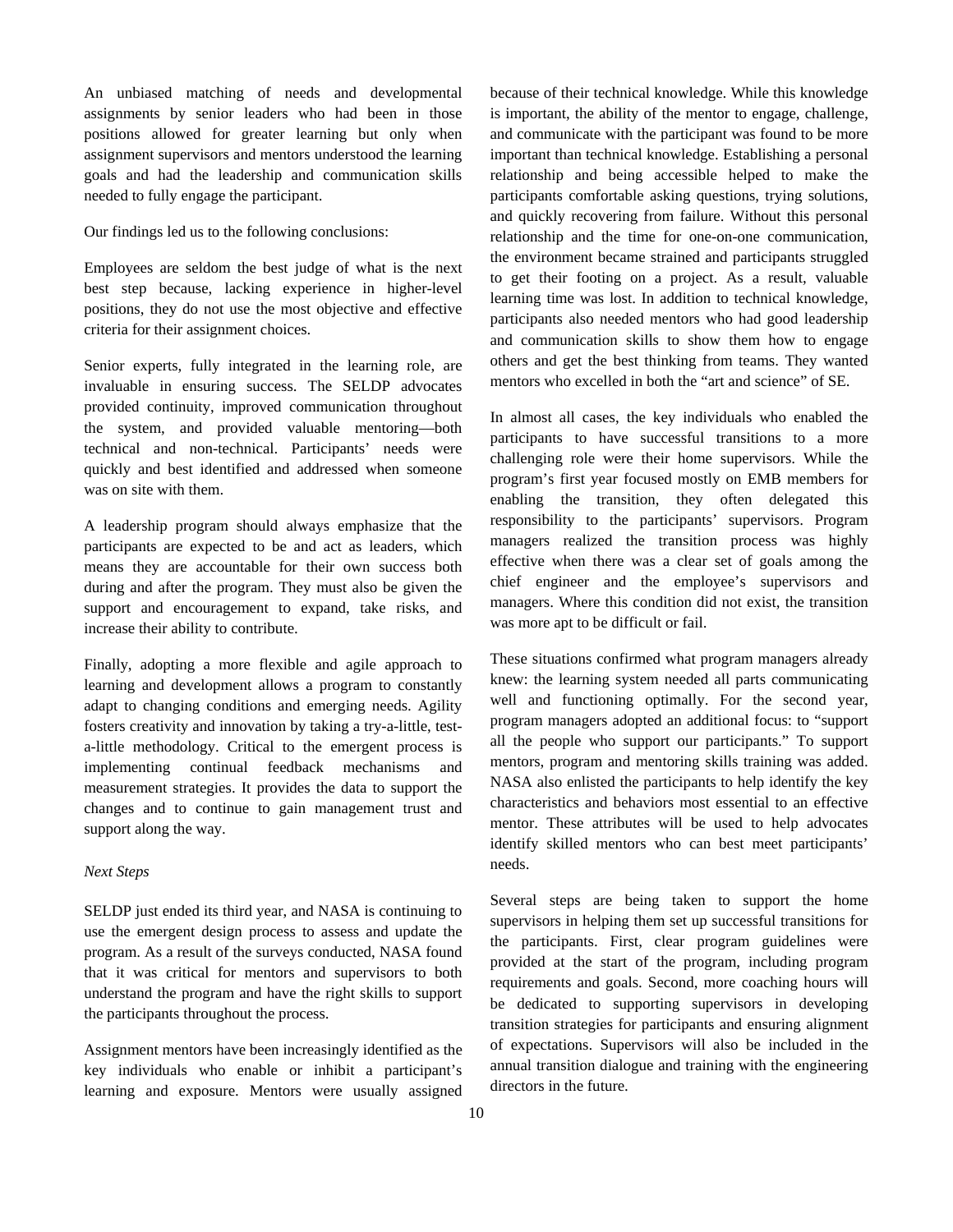#### **ATTACHMENT A: COMPETENCY AREAS**

Each competency has four levels; advocates work with participants to assess what level they are at on each competency. Each developmental assignment is rated; the top ten competencies a person can gain on the assignment at what level are determined and this provides the initial matching process.

1.0: Concepts and Architecture

#### Sub-competencies

- 1.1 Mission Needs Statement
- 1.2 System Environments
- 1.3 Trade Studies
- 1.4 System Architecture

2.0: System Design

Sub-competencies

- 2.1 Stakeholder Expectation Definition and Management
- 2.2 Technical Requirements Definition
- 2.3 Logical Decomposition
- 2.4 Design Solution Definition

3.0: Production, Product Transition, and Operations Sub-competencies 3.1 Product Implementation 3.2 Product Integration

- 3.3 Product Verification
- 3.4 Product Validation
- 3.5 Product Transition
- 3.6 Operations

4.0: Technical Management

Sub-competencies

- 4.1 Technical Planning
- 4.2 Requirements Management
- 4.3 Interface Management
- 4.4 Technical Risk Management
- 4.5 Configuration Management
- 4.6 Technical Data Management
- 4.7 Technical Assessment
- 4.8 Technical Decision Analysis

5.0: Project Management and Control Sub-competencies

> 5.1 Acquisition Strategies and Procurement 5.2 Resource Management

5.3 Contract Management 5.4 System Engineering Management

6.0: NASA Internal and External Environments Sub-competencies 6.1 Agency Structure, Mission, and Internal Goals 6.2 NASA PM/SE Procedures and Guidelines 6.3 External Relationships 7.0: Human Capital Management Sub-competencies

> 7.1 Technical Staffing and Performance 7.2 Team Dynamics and Management

8.0: Security, Safety, and Mission Assurance Sub-competencies 8.1 Security 8.2 Safety and Mission Assurance

9.0: Professional and Leadership Development Sub-competencies 9.1 Mentoring and Coaching 9.2 Communication

9.3 Leadership

10.0: Knowledge Management Sub-competencies 10.1 Knowledge Capture and Transfer

## **ATTACHMENT B: DEFINING SYSTEMS ENGINEERING EXPERIENCE**

In addition to the competencies below, the following elements are considered in the assignment matching process.

A. Life-Cycle Phases Formulation Phase A: Concept Studies Phase A: Concept and Technology Development Phase B: Preliminary Design and Technical Completion Implementation Phase C: Final Design and Fabrication Phase D: System Assembly, Integration, Test, and Launch Phase E: Operations and Sustainment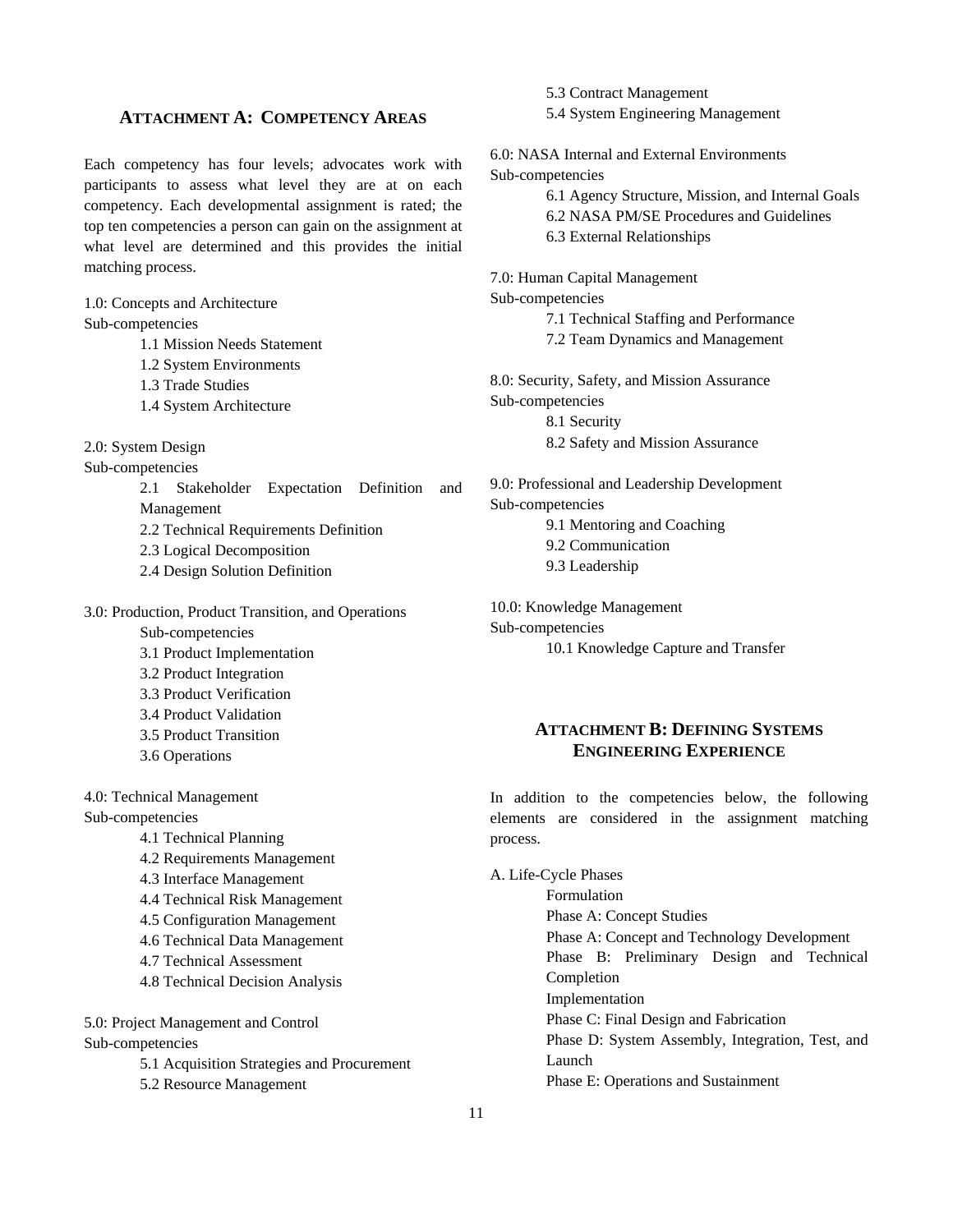#### B. Mission

Aeronautics Research Exploration **Sciences** Space Operations

#### C. Level

Subsystem System Instrument Vehicle

#### D. Project Level

Task Element Project Program

#### E. Leadership Experience

Team-Level Participant Team-Level Lead **Supervisory** Center-Level Exposure Center-Level Experience Agency-Level Exposure Agency-Level Experience Government-Wide Experience

#### F. Human or Robotic

1

Human Robotic

#### **REFERENCES**

[5] Jean Martin, Conrad Schmidt, How to Keep Your Top Talent, Harvard Business Review, May 01, 2010, 9pgs

 $\overline{a}$ 

[vi] The NASA Engineering Management Board (EMB) consists of the Agency leaders responsible for engineering, engineering processes, and engineering technology. The EMB provides advice and counsel, and makes recommendations relating to maintaining and improving all aspects of engineering capabilities to ensure engineering excellence.

[vii] A NASA paper, "The Art and Science of Systems Engineering," can be found at

http://www.nasa.gov/pdf/311198main\_Art\_and\_Sci\_of\_SE\_LONG\_1\_20\_ 09.pdf.

[viii] The science of systems engineering is systems management. Systems management focuses on rigorously and efficiently managing the development and operation of complex systems. Effective systems management requires applying a systematic and disciplined approach that is quantifiable, recursive, repeatable, and demonstrable.

[ix] The art is technical leadership. Technical leadership includes broad technical domain knowledge, engineering instinct, problem solving, creativity, and leadership and communication skills needed to develop new missions and systems. It focuses on systems design and technical integrity throughout the life cycle. A system's complexity and the severity of its constraints drive the need for systems engineering.

This NASA study is available at [http://www.nasa.gov/news/reports/NASA\\_SE\\_Behavior\\_Study.html](http://www.nasa.gov/news/reports/NASA_SE_Behavior_Study.html)

#### **BIOGRAPHY'S**

Christine R. Williams serves as the director of Systems Engineering Leadership Development within the NASA Academy of Program/Project and Engineering Leadership. In this role, she designs and implements agency-wide programs and conducts studies focused on enabling NASA program and engineering leaders to achieve mission success. Ms. Ms. Williams's programs are considered world class by both industry and government standards, and she has been invited to speak internationally on topics of leadership development, executive coaching, and the application of advances in neuroscience to improve employee learning. After receiving her BS in oceanography, she graduated summa cum laude from The Johns Hopkins University with an MS in organizational development and applied behavioral science. Among her many awards, Ms. Williams received the Leadership in Action Award from the Council for Excellence in Government, and NASA's Outstanding Leadership Medal, External Achievement, Creative Management, and Innovative Management awards.

Ana Reyes is a founding partner of New Worlds Enterprise, a global leadership development and organizational consulting firm, and an affiliated faculty in the Organizational Dynamics program at the University of Pennsylvania. She works as an executive coach, organizational consultant, and educator specializing in global leadership development, culturally complex collaboration, virtual organization development, and applied

<span id="page-13-0"></span>i Morgan W. McCall, Jr. & George P. Hollenbeck (2010) Chapter 7: The Not-So-Secret Sauce of the Leadership Development Recipe, pp. 155-174. In Kerry Bunker, Douglas T. Hall, Kathy E. Kram (Editors), Extraordinary Leadership: Addressing the Gaps in Senior Executive Development (Jossey-Bass/Center for Creative Leadership)

<span id="page-13-1"></span>ii Bureau of Labor Statistics, Occupational Outlook Handbook, 2010–11 Edition, Overview of the 2008–18 Projections, Population, available at http://www.bls.gov/oco/oco2003.htm (accessed 16 July 2011).

<span id="page-13-2"></span><sup>[</sup>iii] Michaels, E., Handfield-Jones, H., Axelrod, E., The War for Talent, Harvard Business Press, 2001.

<span id="page-13-3"></span>iv At NASA, individuals with proven engineering expertise who demonstrate a high potential for leadership and creativity are considered to be the talent pool for the Systems Engineering Leadership Development Program.